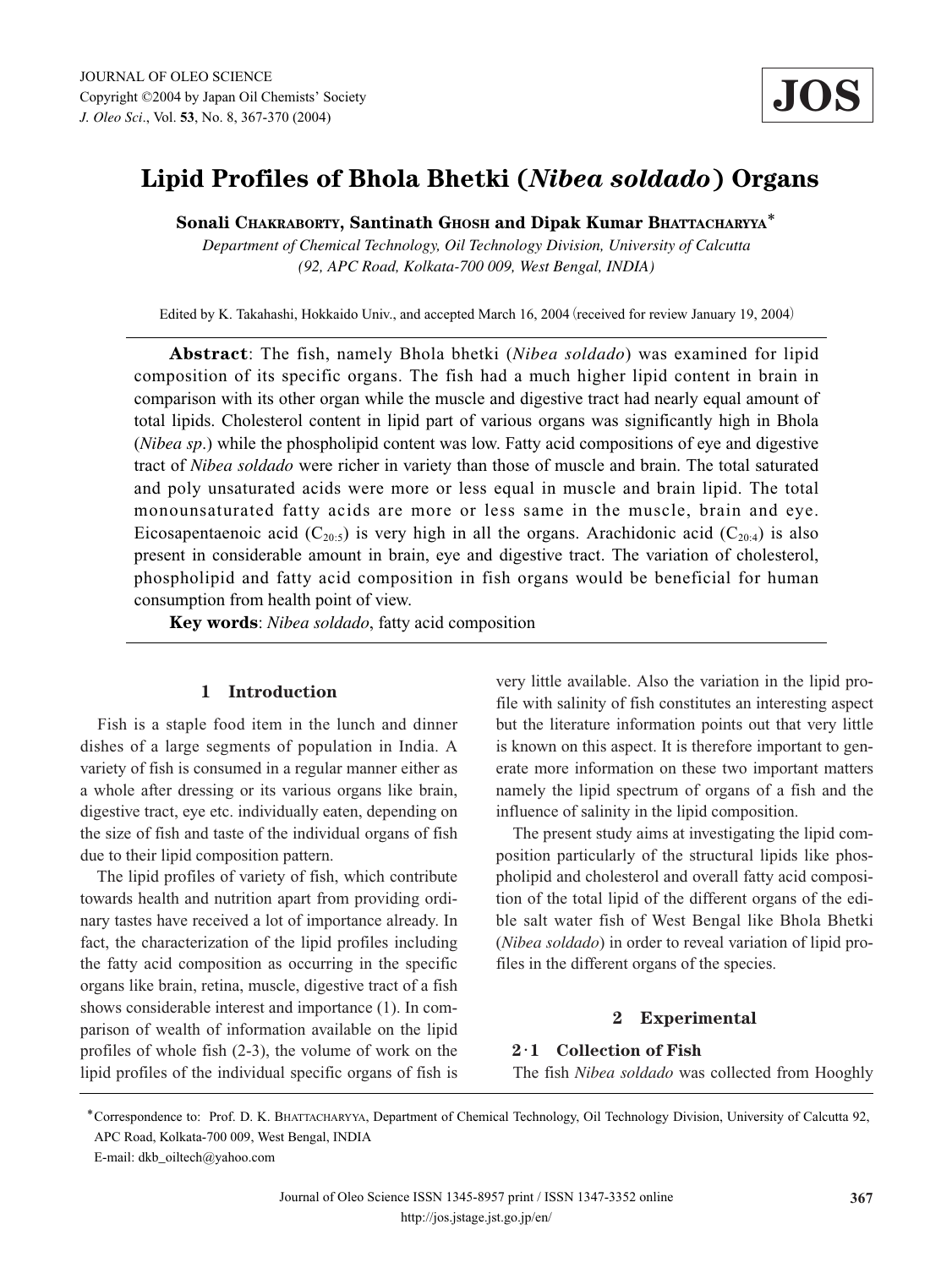estuarine area during August, 1993. The length, breath and weight of *Nibea soldado* were 19-23 cm, 4.8-6 cm, 93-143 gm respectively whereas the number of individuals taken were 6.

#### **2**・**2 Tissue Collection**

Brain, digestive tract and eye were collected separately from each fish, wiped with the blotting paper and weighed. To obtain representative sample one square cm of muscle were collected near all the fins from each fish and weighed.

#### **2**・**3 Extraction of Lipid**

The lipids were extracted from each organ accordingly by the method of Bligh and Dyer (4). The isolated lipids were stored under nitrogen atmosphere at  $-20^{\circ}$ C for further analysis.

## **2**・**4 Determination of Phospholipid and Cholesterol**

Phospholipid content was estimated by measuring phosphorous in the lipid using the standard method of A.O.C.S. (5). Cholesterol was estimated according to the standard method of Zlatkis *et al*. (6).

## **2**・**5 Fatty Acid Analysis by Gas Liquid Chromatography**

The total fatty acid composition of the lipid was determined by Gas-liquid chromatography (GLC) after derivatization into methyl esters (7). The HP-5890A GLC (Hewlett Packard, Palo Alto, CA) was connected with a glass column (183 cm  $\times$  0.31 cm i.d.) packed with 10% diethylene glycol succinate (DEGS) supported on Chromosorb-WHP (100/200 mesh) of HP make. The oven, injector and detector block temperatures were maintained at 190, 230, and 240℃, respectively. IOLAR-2 nitrogen (BOC India Ltd, Kolkata, India) was used as the carrier gas (flow rate 45 ml per min). The fatty acid esters peaks were identified and calibrated with standard methyl esters supplied by Sigma Chemical Co. (ST. Louis, MO).

## **2**・**6 Statistical Analysis**

The results are given as the mean  $\pm$  standard deviation.

## **3 Results and Discussion**

## **3**・**1 Total Lipid and Structural Lipids of Nibea Organs**

The investigation includes the lipid composition including the fatty acids of Nibea fish species. The amount of total lipid as well as their phospholipid and cholesterol content of the extracted lipid from different organs are shown in **Table 1**. The fish Bhola shows a high lipid content in brain than in the other organs. The total lipids of the muscle and digestive tract are nearly equal in amount. The deposition of lipids as an energy reserve is encountered in the species of fish. The lipids besides providing energy serve as sources of essential fatty acids in fish tissues. The total lipid of the entire Bhola (*Nibea soldado*) fish as 1.1 g (8) which appears to tally with the present data of lipid (1.13 g) of Bhola muscle.

Cholesterol and phospholipid content of each organ varies greatly. This variation in cholesterol and phospholipid percentage in the fish compares with other brackish water fishes (9). The tissue specificity in cholesterol and phospholipid content exist in the fish. The internal factors responsible for it may be the feeding habit and habitat and different distribution of those in specific organs. Here Bhola is carnivorous. Studies

**Table 1** Total Lipid and Structural Lipid Composition (%w/w) of Various Organs of **Bhola Bhetki (***Nibea soldado***)**.

|                   | Organs           |                  |                  |                  |  |
|-------------------|------------------|------------------|------------------|------------------|--|
|                   | Muscle           | Digestive tract  | <b>Brain</b>     | Eye              |  |
| Total Lipid       | $1.13 \pm 0.30$  | $1.55 \pm 0.28$  | $12.16 \pm 0.66$ | $1.55 \pm 0.48$  |  |
| Phospholipid      | $1.46 \pm 0.15$  | $1.73 \pm 0.45$  | $1.35 \pm 0.34$  | $2.61 \pm 0.50$  |  |
| Total Cholesterol | $14.76 \pm 1.91$ | $26.04 \pm 1.70$ | $14.47 \pm 0.98$ | $29.82 \pm 2.42$ |  |

Values are Mean  $\pm$  S. D., n=5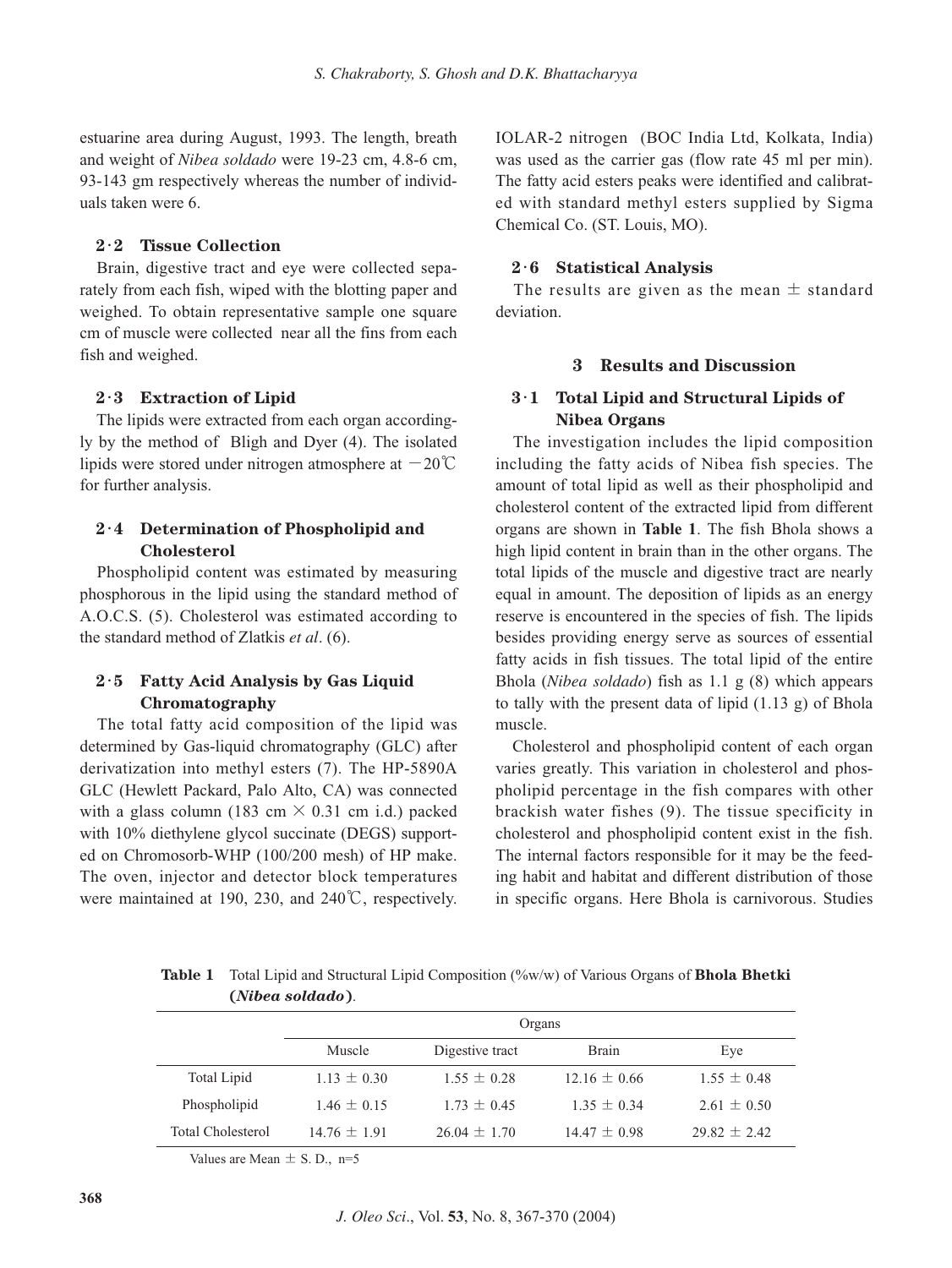show that dietary lipids play an important role in energy production of carnivorous fish rather than herbivorous species.

## **3**・**2 Fatty Acid Composition of the Total Lipid of Nibea Organs**

The major fatty acids of the total lipid extracted from the various organs of the fish are included in **Table 2**.

The type of fatty acid composition depends upon the energy requirement of the fish and how it utilizes this fatty acid composition in different tissues to get the best function from that tissue so that it is beneficial for whole animal body. Fatty acyl group provides the hydrophobic interior of cell membranes, forming an impermeable barrier to water and polar molecules and separating the cell contents from the extra cellular medium. The physical properties of the membranes are determined by the individual phospholipids therein, the fatty acid composition of these phospholipids and their interactions with cholesterol and proteins. The degree of unsaturation of the fatty acids is important in determining the fluidity of the membrane and in providing the correct environment for membrane functions. In fish and other poikilotherms the degree of unsaturation of membrane fatty acids is also important in the process of adaptation to differential temperatures. In addition to these structural functions certain fatty acids are metabolically very active, having important roles in the provisions of precursors of prostaglandin (PG) and leukotriene production. Large number of individual fatty acids has been isolated from many animal tissues. The commonest ones found in fish tissues represent the n-6 and n-3 series of essential fatty acid (EFA) and the higher polyunsaturated fatty acids (HPUFA). These HPUFAs include two fatty acids of the linolenic acid family (n-3), eicosapentaenoic acid, docosapentaenoic acid and docosahexaenoic acid (10).

The fatty acid composition of *Nibea soldado* shows that eye and digestive tract are richer in variety than those of muscle and brain (**Table 2**). The total saturated and total poly unsaturated fatty acids are more or less equal in muscle and brain (**Table 2**). The total monounsaturated fatty acids are more or less same in the three organs muscle, brain and eye. Eicosapentaenoic acid  $(C_{20:5})$  is very high in all the four organs especially in muscle. C18:1 shows similar case (**Table 2**). This high amount of  $C_{20:5}$  polyunsaturated fatty acid is found in other marine fishes like *Stromateus sinensis*, *Thrisso-*

|                            | Name of Organs    |                   |                   |                    |  |
|----------------------------|-------------------|-------------------|-------------------|--------------------|--|
| Fatty Acids -<br>$(\%w/w)$ | Muscle            | <b>Brain</b>      | Eye               | Digestive<br>Track |  |
| Saturated                  |                   |                   |                   |                    |  |
| 14:0                       | 4.8 $\pm$<br>0.7  | 0.1<br>$2.6 \pm$  | $2.7 \pm 1.9$     | $5.1 \pm 0.2$      |  |
| 16:0                       | $36.5 \pm$<br>1.4 | 44.4 ±<br>0.1     | 43.9 $\pm$ 10.7   | $22.0 \pm 0.1$     |  |
| 18:0                       | $17.2 \pm$<br>1.4 | $13.8 \pm$<br>8.9 | $24.9 \pm 12.1$   | $6.5 \pm 0.2$      |  |
| 20:0                       |                   |                   | $0.6 \pm$<br>0.1  |                    |  |
| 22:0                       |                   |                   | $0.8 \pm$<br>0.1  |                    |  |
| Total                      | 58.3 $\pm$<br>1.8 | 60.1 $\pm$<br>8.8 | $72.1 \pm 15.0$   | $33.6 \pm 0.2$     |  |
| Monoenoic                  |                   |                   |                   |                    |  |
| 14:1                       | $2.7 \pm$<br>3.8  | 1.0<br>$1.5 \pm$  | $0.7 \pm$<br>0.1  | $1.4 \pm 0.2$      |  |
| 16:1                       | 0.1<br>$1.1 \pm$  | 1.7 $\pm$<br>0.1  | 0.0               | $22.5 \pm 0.5$     |  |
| 18:1                       | 12.6 $\pm$<br>2.7 | $9.8 \pm$<br>0.12 | 12.5 $\pm$<br>0.7 | $10.6 \pm 0.4$     |  |
| Total                      | $12.9 \pm 10.4$   | $12.9 \pm$<br>0.1 | 13.2 $\pm$<br>0.6 | $34.5 \pm 0.8$     |  |
| Polyenoics                 |                   |                   |                   |                    |  |
| 18:2                       | $1.3 \pm$<br>0.4  | $1.3 \pm$<br>0.1  |                   | $3.9 \pm 0.2$      |  |
| 18:4                       | $0.5 \pm$<br>0.1  | $0.6 \pm$<br>0.1  | $1.6 \pm$<br>1.1  | $1.6 \pm 0.1$      |  |
| 20:2                       | $2.3 \pm$<br>0.1  |                   |                   | $2.6 \pm 0.2$      |  |
| 20:3                       | $3.2 \pm$<br>0.3  |                   |                   |                    |  |
| 20:4                       | $0.7 \pm$<br>0.6  | 5.1 $\pm$<br>0.8  | 4.4 $\pm$<br>1.6  | 4.1 $\pm$ 0.2      |  |
| 20:5                       | $19.4 \pm$<br>9.5 | $9.0 \pm 10.5$    | $6.9 \pm$<br>6.9  | $13.6 \pm 0.6$     |  |
| 22:3                       |                   | $7.7 \pm 3.6$     |                   |                    |  |
| 22:4                       | 1.5<br>$5.1 \pm$  |                   | 5.9 $\pm$<br>2.3  | $2.5 \pm 1.0$      |  |
| 22:5                       |                   |                   | $1.7 \pm$<br>0.3  | $0.9 \pm 0.2$      |  |
| 22:6                       |                   |                   | $3.2 \pm$<br>1.5  | $1.3 \pm 0.1$      |  |
| Others                     | $2.4 \pm 2.5$     | $3.6 \pm 3.2$     | $2.5 \pm$<br>1.8  | $1.5 \pm 1.5$      |  |
| Total                      | $28.7 \pm 10.7$   | $27.1 \pm$<br>8.7 | $18.9 \pm 12.9$   | $32.0 \pm 1.0$     |  |

Table 2 Fatty Acid Composition (%w/w) of the Total Lipid of the **Bhola Bhetki (***Nibea soldado***)**.

Values are Mean  $\pm$  S. D., n=5

*cles kammalenis*, *Sardinella lingiceps and Euthynnu affinis* (11). Arachidonic acid  $(C_{20:4})$  is also present in considerable amount in brain, eye and digestive tract.

## **4 Conclusion**

The species of the fish studied shows accumulation of a high lipid content in brain than in the other organs and also reveals that the total lipids of muscle and digestive tract are nearly equal. It is also observed that